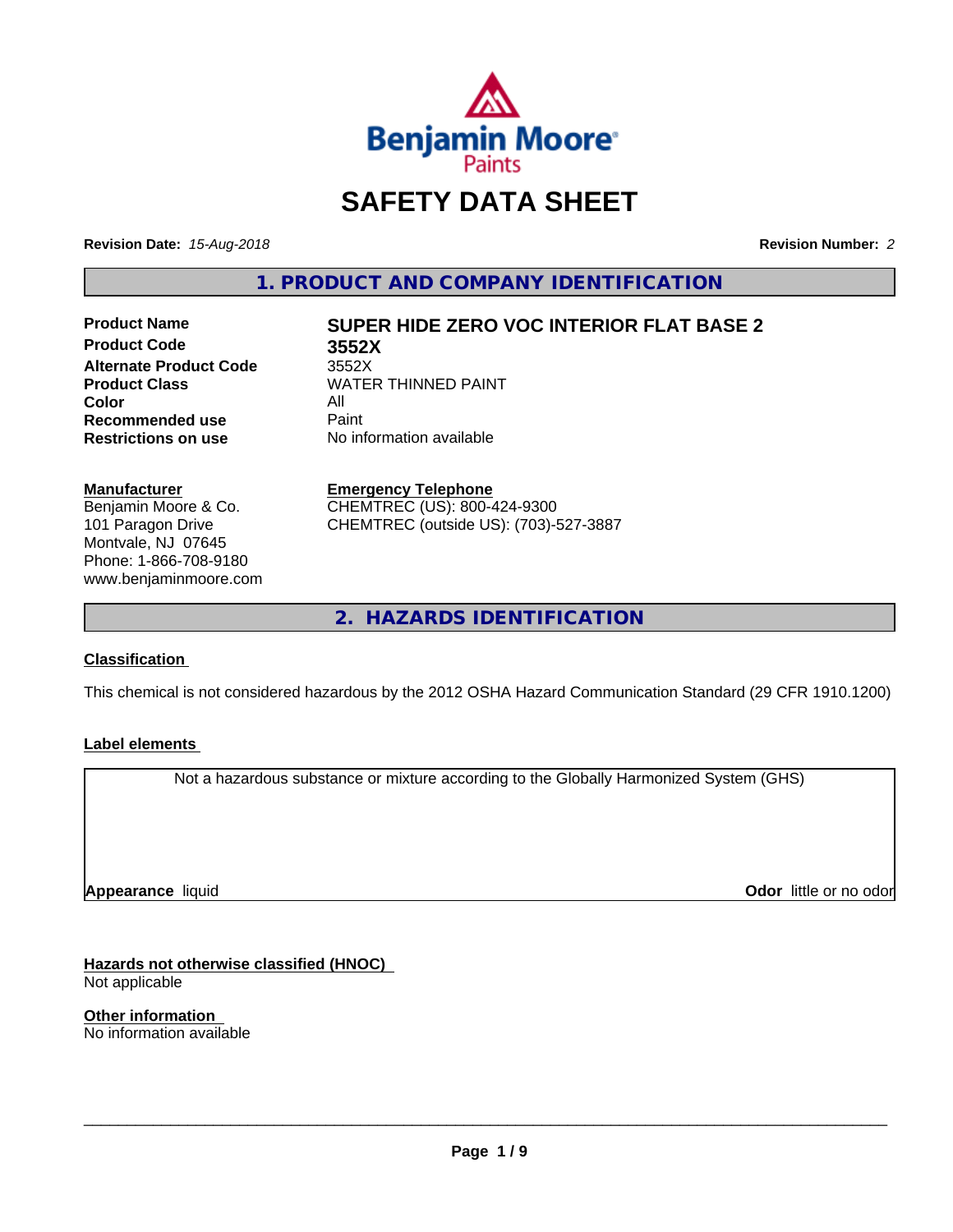# **3. COMPOSITION INFORMATION ON COMPONENTS**

\_\_\_\_\_\_\_\_\_\_\_\_\_\_\_\_\_\_\_\_\_\_\_\_\_\_\_\_\_\_\_\_\_\_\_\_\_\_\_\_\_\_\_\_\_\_\_\_\_\_\_\_\_\_\_\_\_\_\_\_\_\_\_\_\_\_\_\_\_\_\_\_\_\_\_\_\_\_\_\_\_\_\_\_\_\_\_\_\_\_\_\_\_

| <b>Chemical name</b> | <b>CAS No.</b> | Weight-% |
|----------------------|----------------|----------|
| Titanium dioxide     | 13463-67-7     |          |
| Diatomaceous earth   | 61790-53-2     |          |
| Limestone            | 1317-65-3      |          |

|                                                  | 4. FIRST AID MEASURES                                                                                    |
|--------------------------------------------------|----------------------------------------------------------------------------------------------------------|
| <b>General Advice</b>                            | No hazards which require special first aid measures.                                                     |
| <b>Eye Contact</b>                               | Rinse thoroughly with plenty of water for at least 15 minutes and consult a<br>physician.                |
| <b>Skin Contact</b>                              | Wash off immediately with soap and plenty of water while removing all<br>contaminated clothes and shoes. |
| <b>Inhalation</b>                                | Move to fresh air. If symptoms persist, call a physician.                                                |
| Ingestion                                        | Clean mouth with water and afterwards drink plenty of water. Consult a physician<br>if necessary.        |
| <b>Most Important</b><br><b>Symptoms/Effects</b> | None known.                                                                                              |
| <b>Notes To Physician</b>                        | Treat symptomatically.                                                                                   |

**5. FIRE-FIGHTING MEASURES**

| <b>Suitable Extinguishing Media</b>                                              | Use extinguishing measures that are appropriate to local<br>circumstances and the surrounding environment.                                   |
|----------------------------------------------------------------------------------|----------------------------------------------------------------------------------------------------------------------------------------------|
| <b>Protective Equipment And Precautions For</b><br><b>Firefighters</b>           | As in any fire, wear self-contained breathing apparatus<br>pressure-demand, MSHA/NIOSH (approved or equivalent)<br>and full protective gear. |
| <b>Specific Hazards Arising From The Chemical</b>                                | Closed containers may rupture if exposed to fire or<br>extreme heat.                                                                         |
| <b>Sensitivity To Mechanical Impact</b>                                          | No.                                                                                                                                          |
| <b>Sensitivity To Static Discharge</b>                                           | No.                                                                                                                                          |
| <b>Flash Point Data</b><br>Flash Point (°F)<br>Flash Point (°C)<br><b>Method</b> | Not applicable<br>Not applicable<br>Not applicable                                                                                           |
| <b>Flammability Limits In Air</b>                                                |                                                                                                                                              |
| Lower flammability limit:                                                        | Not applicable                                                                                                                               |
|                                                                                  |                                                                                                                                              |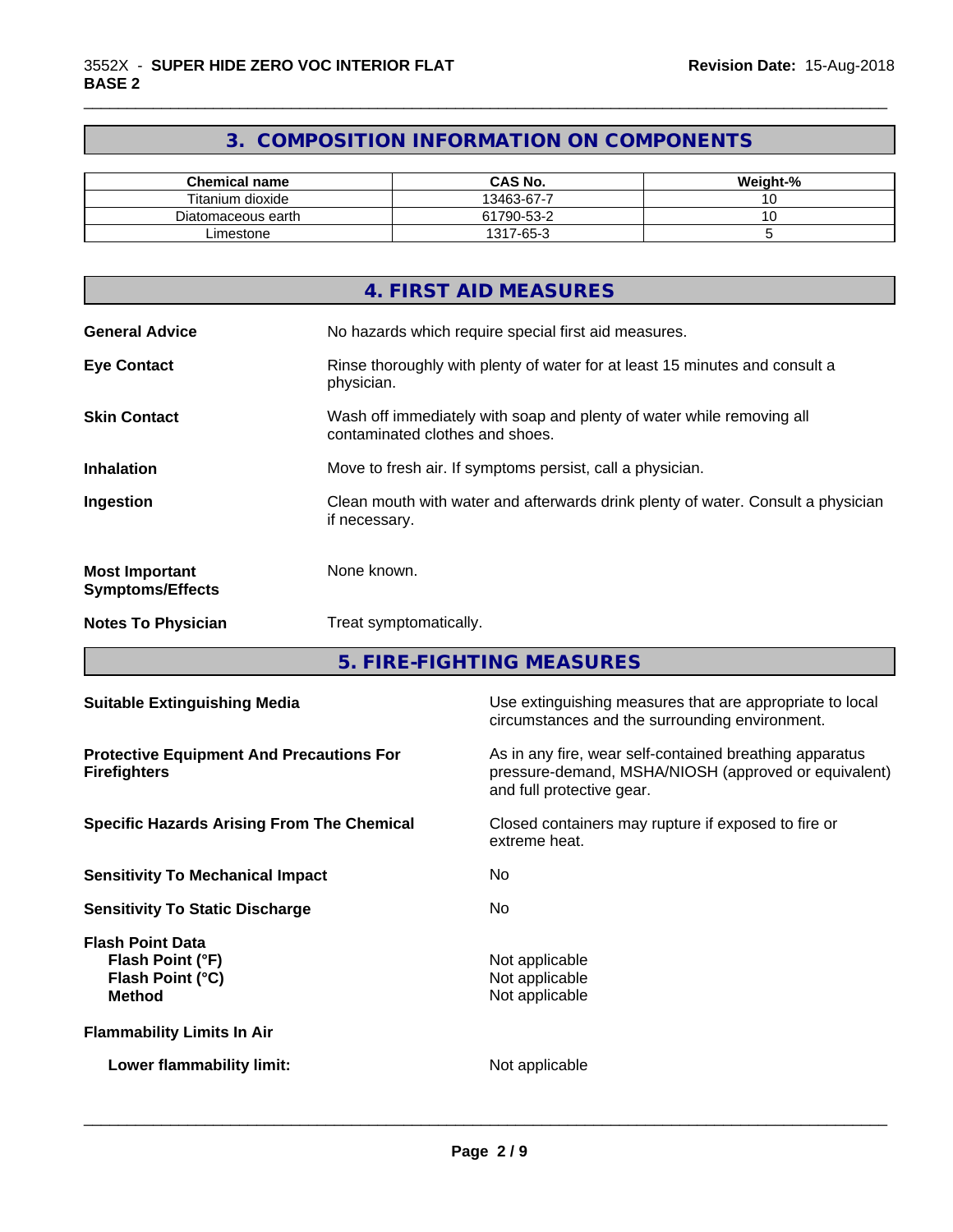# **Upper flammability limit:** Not applicable **NFPA Health:** 1 **Flammability:** 0 **Instability:** 0 **Special:** Not Applicable

#### **NFPA Legend**

- 0 Not Hazardous
- 1 Slightly
- 2 Moderate
- 3 High
- 4 Severe

*The ratings assigned are only suggested ratings, the contractor/employer has ultimate responsibilities for NFPA ratings where this system is used.*

\_\_\_\_\_\_\_\_\_\_\_\_\_\_\_\_\_\_\_\_\_\_\_\_\_\_\_\_\_\_\_\_\_\_\_\_\_\_\_\_\_\_\_\_\_\_\_\_\_\_\_\_\_\_\_\_\_\_\_\_\_\_\_\_\_\_\_\_\_\_\_\_\_\_\_\_\_\_\_\_\_\_\_\_\_\_\_\_\_\_\_\_\_

*Additional information regarding the NFPA rating system is available from the National Fire Protection Agency (NFPA) at www.nfpa.org.*

## **6. ACCIDENTAL RELEASE MEASURES**

| <b>Personal Precautions</b>      | Avoid contact with skin, eyes and clothing. Ensure adequate ventilation.                                                                                                         |  |
|----------------------------------|----------------------------------------------------------------------------------------------------------------------------------------------------------------------------------|--|
| <b>Other Information</b>         | Prevent further leakage or spillage if safe to do so.                                                                                                                            |  |
| <b>Environmental precautions</b> | See Section 12 for additional Ecological Information.                                                                                                                            |  |
| <b>Methods for Cleaning Up</b>   | Soak up with inert absorbent material. Sweep up and shovel into suitable<br>containers for disposal.                                                                             |  |
|                                  | 7. HANDLING AND STORAGE                                                                                                                                                          |  |
| Handling                         | Avoid contact with skin, eyes and clothing. Avoid breathing vapors, spray mists or<br>sanding dust. In case of insufficient ventilation, wear suitable respiratory<br>equipment. |  |
| <b>Storage</b>                   | Keep container tightly closed. Keep out of the reach of children.                                                                                                                |  |

**Incompatible Materials** No information available

# **8. EXPOSURE CONTROLS/PERSONAL PROTECTION**

#### **Exposure Limits**

| <b>Chemical name</b> | <b>ACGIH TLV</b>  | <b>OSHA PEL</b>          |
|----------------------|-------------------|--------------------------|
| Titanium dioxide     | 10 mg/m $3$ - TWA | 15 mg/m $3$ - TWA        |
| Diatomaceous earth   | N/E               |                          |
|                      |                   | 20 mppcf - TWA           |
| Limestone            | N/E               | 15 mg/m $3$ - TWA        |
|                      |                   | $5 \text{ mg/m}^3$ - TWA |

#### **Legend**

ACGIH - American Conference of Governmental Industrial Hygienists Exposure Limits OSHA - Occupational Safety & Health Administration Exposure Limits N/E - Not Established

**Engineering Measures** Ensure adequate ventilation, especially in confined areas.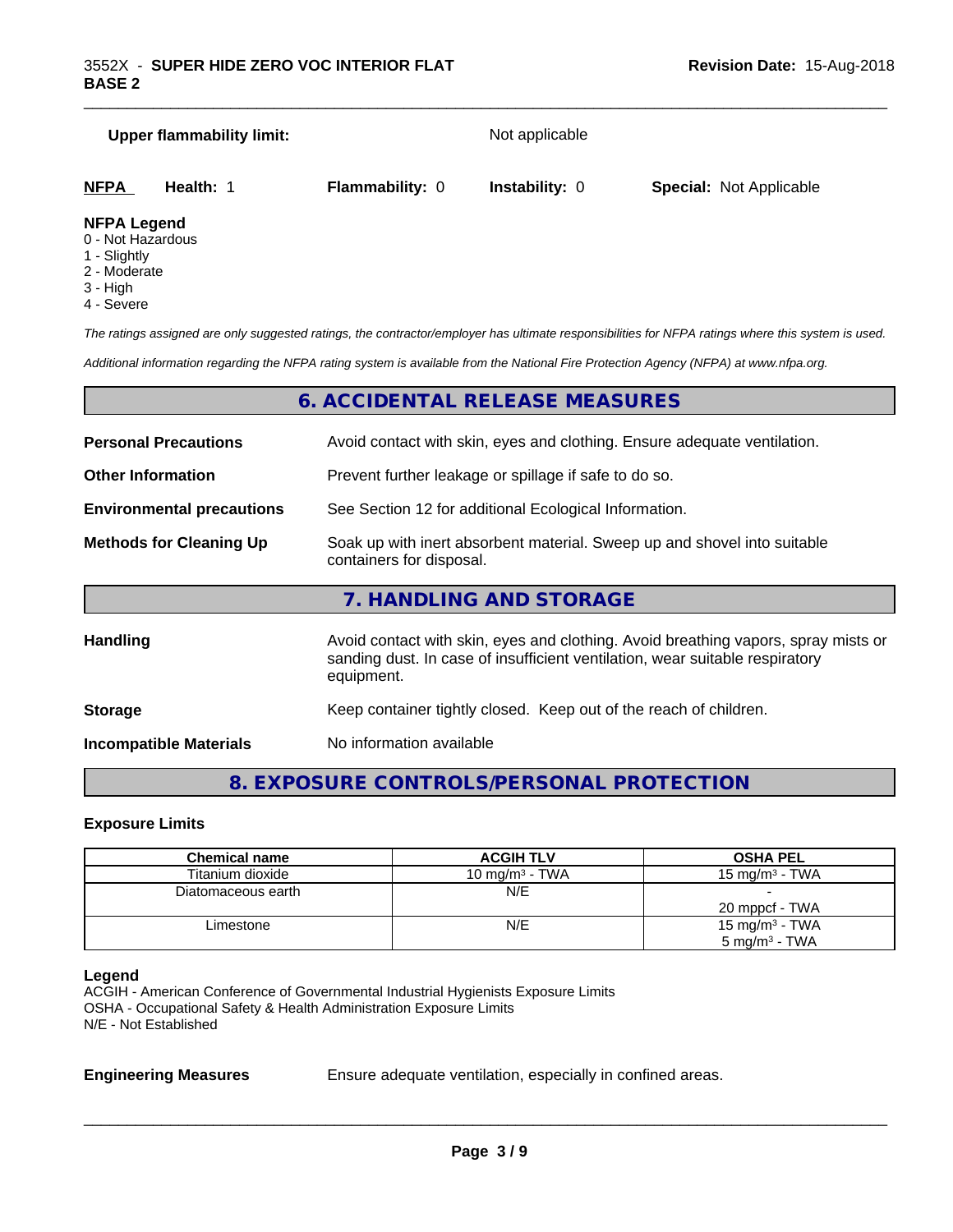| <b>Personal Protective Equipment</b> |                                                                                                                                     |
|--------------------------------------|-------------------------------------------------------------------------------------------------------------------------------------|
| <b>Eye/Face Protection</b>           | Safety glasses with side-shields.                                                                                                   |
| <b>Skin Protection</b>               | Protective gloves and impervious clothing.                                                                                          |
| <b>Respiratory Protection</b>        | In case of insufficient ventilation wear suitable respiratory equipment.                                                            |
| <b>Hygiene Measures</b>              | Avoid contact with skin, eyes and clothing. Remove and wash contaminated<br>clothing before re-use. Wash thoroughly after handling. |

## **9. PHYSICAL AND CHEMICAL PROPERTIES**

**Appearance** liquid **Odor** little or no odor **Odor Threshold**<br> **Density (Ibs/gal)**<br> **Density (Ibs/gal)**<br> **No information available**<br>
10.15 - 10.25 **Density (Ibs/gal) Specific Gravity** 1.21 - 1.23 **pH pH**  $\blacksquare$ **Viscosity (cps)** No information available<br> **Solubility(ies)** No information available<br>
No information available **Solubility(ies)**<br> **No information available**<br> **Water solubility**<br> **Water solubility Evaporation Rate No information available No information available Vapor pressure @20 °C (kPa)** No information available **Vapor density**<br> **Vapor density**<br> **With % Solids**<br>
With % Solids  $30 - 40$ Wt. % Solids **Vol. % Solids** 20 - 30 **Wt. % Volatiles** 60 - 70 **Vol. % Volatiles** 70 - 80 **VOC Regulatory Limit (g/L)** < 5 **Boiling Point (°F)** 212 **Boiling Point (°C)** 100 **Freezing Point (°F)** 32 **Freezing Point (°C)** 0 **Flash Point (°F)**<br> **Flash Point (°C)**<br> **Flash Point (°C)**<br> **C Flash Point (°C) Method** Not applicable not applicable not applicable not applicable not applicable not applicable not applicable not applicable not applicable not applicable not applicable not applicable not applicable not applicable not **Flammability (solid, gas)**<br> **Upper flammability limit:**<br>
Upper flammability limit:<br>  $\begin{array}{ccc}\n\bullet & \bullet & \bullet \\
\bullet & \bullet & \bullet\n\end{array}$ **Upper flammability limit: Lower flammability limit:** Not applicable **Autoignition Temperature (°F)** No information available **Autoignition Temperature (°C)** No information available **Decomposition Temperature (°F)** No information available **Decomposition Temperature (°C)**<br> **Partition coefficient**<br> **Partition coefficient**<br> **No** information available

**No information available No information available** 

\_\_\_\_\_\_\_\_\_\_\_\_\_\_\_\_\_\_\_\_\_\_\_\_\_\_\_\_\_\_\_\_\_\_\_\_\_\_\_\_\_\_\_\_\_\_\_\_\_\_\_\_\_\_\_\_\_\_\_\_\_\_\_\_\_\_\_\_\_\_\_\_\_\_\_\_\_\_\_\_\_\_\_\_\_\_\_\_\_\_\_\_\_

#### **10. STABILITY AND REACTIVITY**

| Reactivity          | Not Applicable         |
|---------------------|------------------------|
| Chemical Stability  | Stable under normal c  |
| Conditions to avoid | Prevent from freezing. |

**Not Applicable** 

Stable under normal conditions.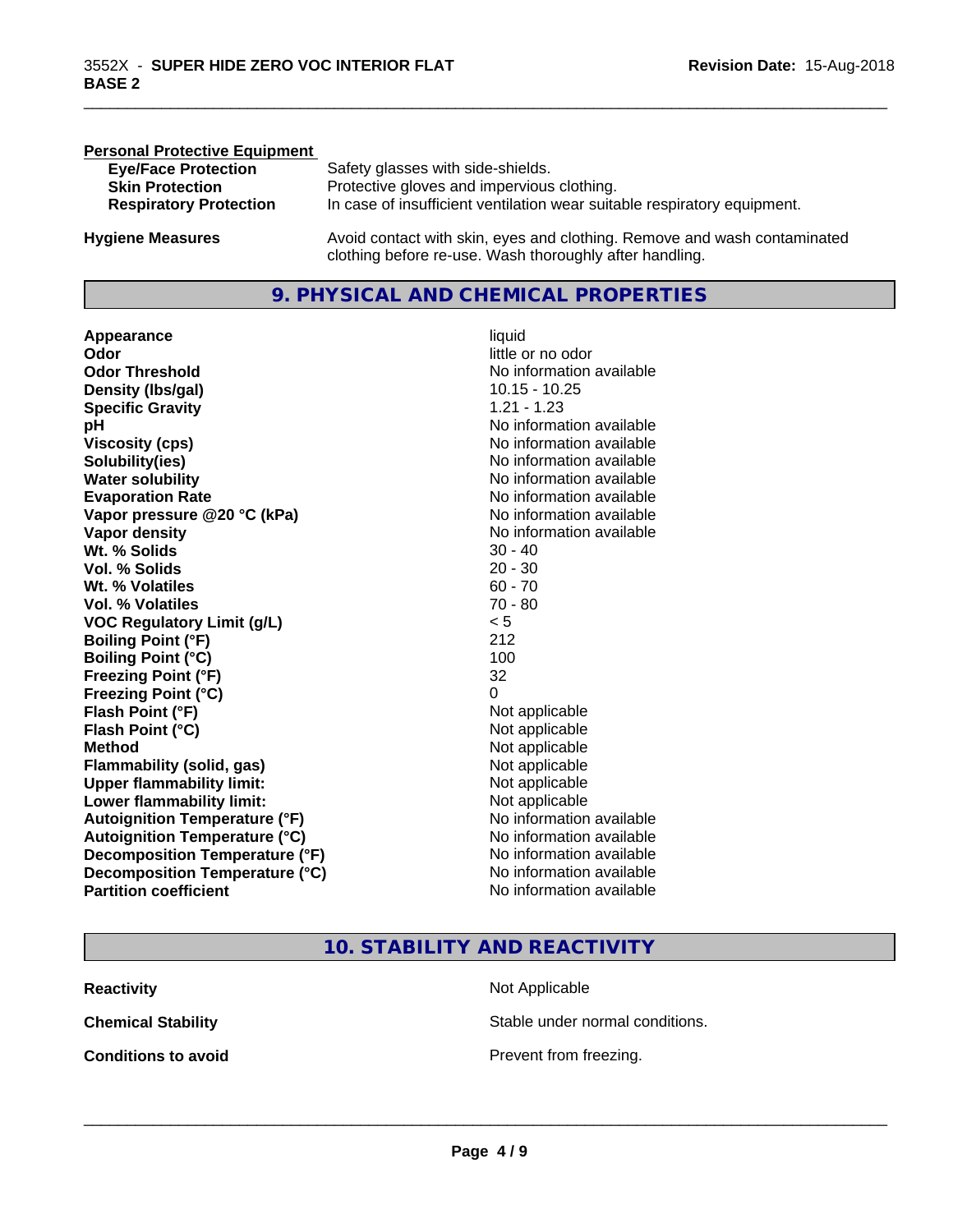| <b>Incompatible Materials</b>                                                        |                                            | No materials to be especially mentioned.                                                   |  |
|--------------------------------------------------------------------------------------|--------------------------------------------|--------------------------------------------------------------------------------------------|--|
| <b>Hazardous Decomposition Products</b><br><b>Possibility of hazardous reactions</b> |                                            | None under normal use.<br>None under normal conditions of use.                             |  |
|                                                                                      |                                            |                                                                                            |  |
| <b>Product Information</b>                                                           |                                            |                                                                                            |  |
| Information on likely routes of exposure                                             |                                            |                                                                                            |  |
| <b>Principal Routes of Exposure</b>                                                  | Eye contact, skin contact and inhalation.  |                                                                                            |  |
| <b>Acute Toxicity</b>                                                                |                                            |                                                                                            |  |
| <b>Product Information</b>                                                           | No information available                   |                                                                                            |  |
| Symptoms related to the physical, chemical and toxicological characteristics         |                                            |                                                                                            |  |
| <b>Symptoms</b>                                                                      | No information available                   |                                                                                            |  |
|                                                                                      |                                            | Delayed and immediate effects as well as chronic effects from short and long-term exposure |  |
| Eye contact                                                                          | May cause slight irritation.               |                                                                                            |  |
| <b>Skin contact</b>                                                                  | skin and cause irritation.                 | Substance may cause slight skin irritation. Prolonged or repeated contact may dry          |  |
| <b>Inhalation</b>                                                                    | May cause irritation of respiratory tract. |                                                                                            |  |
| Ingestion                                                                            | No information available                   | Ingestion may cause gastrointestinal irritation, nausea, vomiting and diarrhea.            |  |
| <b>Sensitization</b><br><b>Neurological Effects</b>                                  | No information available.                  |                                                                                            |  |
| <b>Mutagenic Effects</b>                                                             | No information available.                  |                                                                                            |  |
| <b>Reproductive Effects</b>                                                          | No information available.                  |                                                                                            |  |
| <b>Developmental Effects</b>                                                         | No information available.                  |                                                                                            |  |
| <b>Target organ effects</b>                                                          | No information available.                  |                                                                                            |  |
| <b>STOT - single exposure</b>                                                        | No information available.                  |                                                                                            |  |
| <b>STOT - repeated exposure</b>                                                      | No information available.                  |                                                                                            |  |
| <b>Other adverse effects</b>                                                         | No information available.                  |                                                                                            |  |
| <b>Aspiration Hazard</b>                                                             | No information available                   |                                                                                            |  |
| <b>Numerical measures of toxicity</b>                                                |                                            |                                                                                            |  |
| The following values are calculated based on chapter 3.1 of the GHS document         |                                            |                                                                                            |  |
| <b>ATEmix (oral)</b>                                                                 | 24168 mg/kg                                |                                                                                            |  |
| <b>Component Information</b>                                                         |                                            |                                                                                            |  |

#### Titanium dioxide LD50 Oral: > 10000 mg/kg (Rat)

#### **Carcinogenicity**

*The information below indicateswhether each agency has listed any ingredient as a carcinogen:.*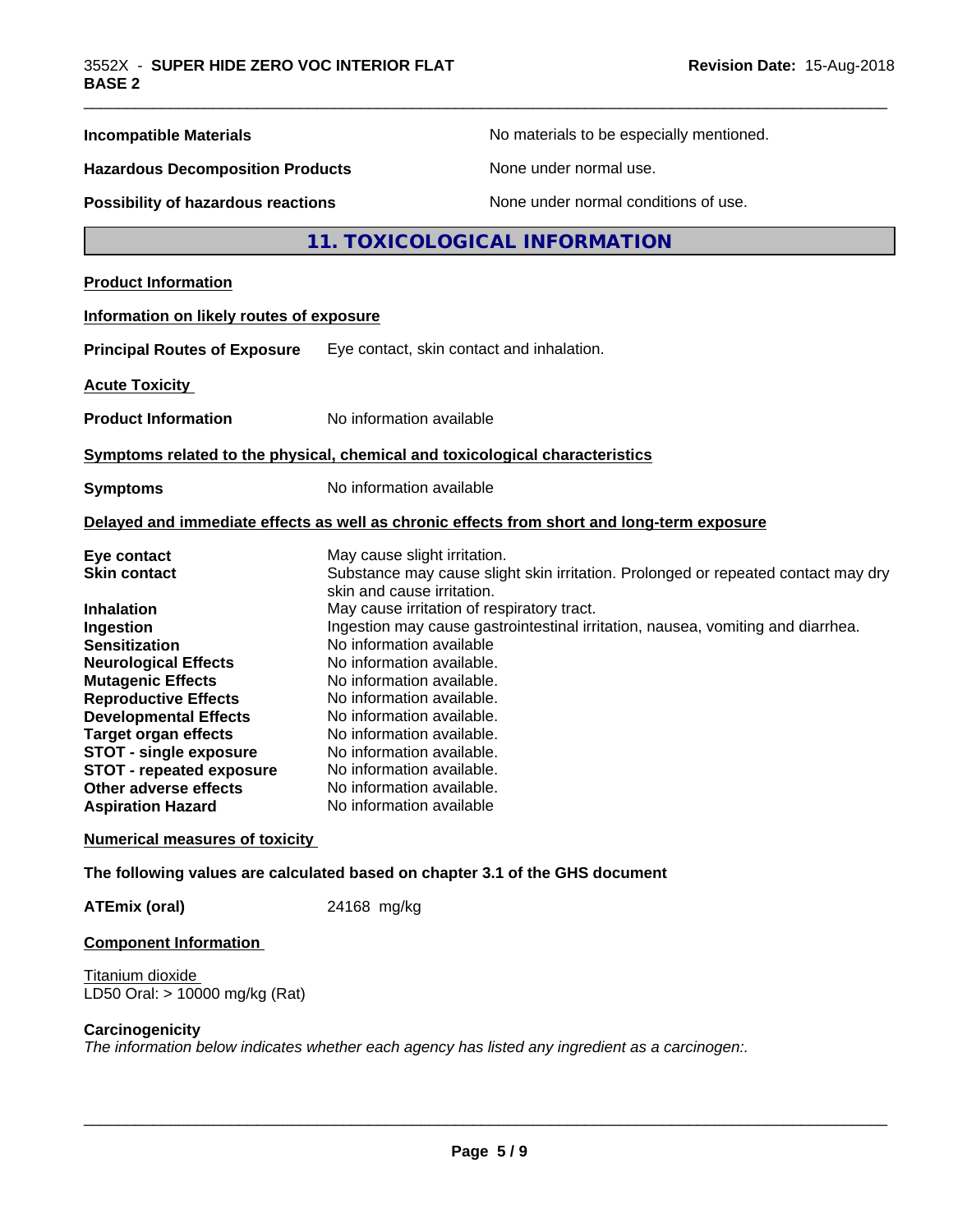#### 3552X - **SUPER HIDE ZERO VOC INTERIOR FLAT BASE 2**

| <b>Chemical</b><br>name                                                                                                                         | <b>IARC</b>          | <b>NTP</b> | <b>OSHA</b> |
|-------------------------------------------------------------------------------------------------------------------------------------------------|----------------------|------------|-------------|
|                                                                                                                                                 | Possible Human<br>2B |            | Listed      |
| <b>The Contract of the Contract of the Contract of the Contract of the Contract of the Contract of the Contract o</b><br>n dioxide<br>l itanıum | Carcinoɑen           |            |             |

\_\_\_\_\_\_\_\_\_\_\_\_\_\_\_\_\_\_\_\_\_\_\_\_\_\_\_\_\_\_\_\_\_\_\_\_\_\_\_\_\_\_\_\_\_\_\_\_\_\_\_\_\_\_\_\_\_\_\_\_\_\_\_\_\_\_\_\_\_\_\_\_\_\_\_\_\_\_\_\_\_\_\_\_\_\_\_\_\_\_\_\_\_

• Although IARC has classified titanium dioxide as possibly carcinogenic to humans (2B), their summary concludes: "No significant exposure to titanium dioxide is thought to occur during the use of products in which titanium dioxide is bound to other materials, such as paint."

#### **Legend**

IARC - International Agency for Research on Cancer NTP - National Toxicity Program OSHA - Occupational Safety & Health Administration

**12. ECOLOGICAL INFORMATION**

#### **Ecotoxicity Effects**

The environmental impact of this product has not been fully investigated.

#### **Product Information**

# **Acute Toxicity to Fish**

No information available

#### **Acute Toxicity to Aquatic Invertebrates**

No information available

#### **Acute Toxicity to Aquatic Plants**

No information available

#### **Persistence / Degradability**

No information available.

#### **Bioaccumulation**

No information available.

#### **Mobility in Environmental Media**

No information available.

#### **Ozone**

No information available

#### **Component Information**

#### **Acute Toxicity to Fish**

Titanium dioxide  $LC50:$  > 1000 mg/L (Fathead Minnow - 96 hr.)

#### **Acute Toxicity to Aquatic Invertebrates**

No information available

#### **Acute Toxicity to Aquatic Plants**

No information available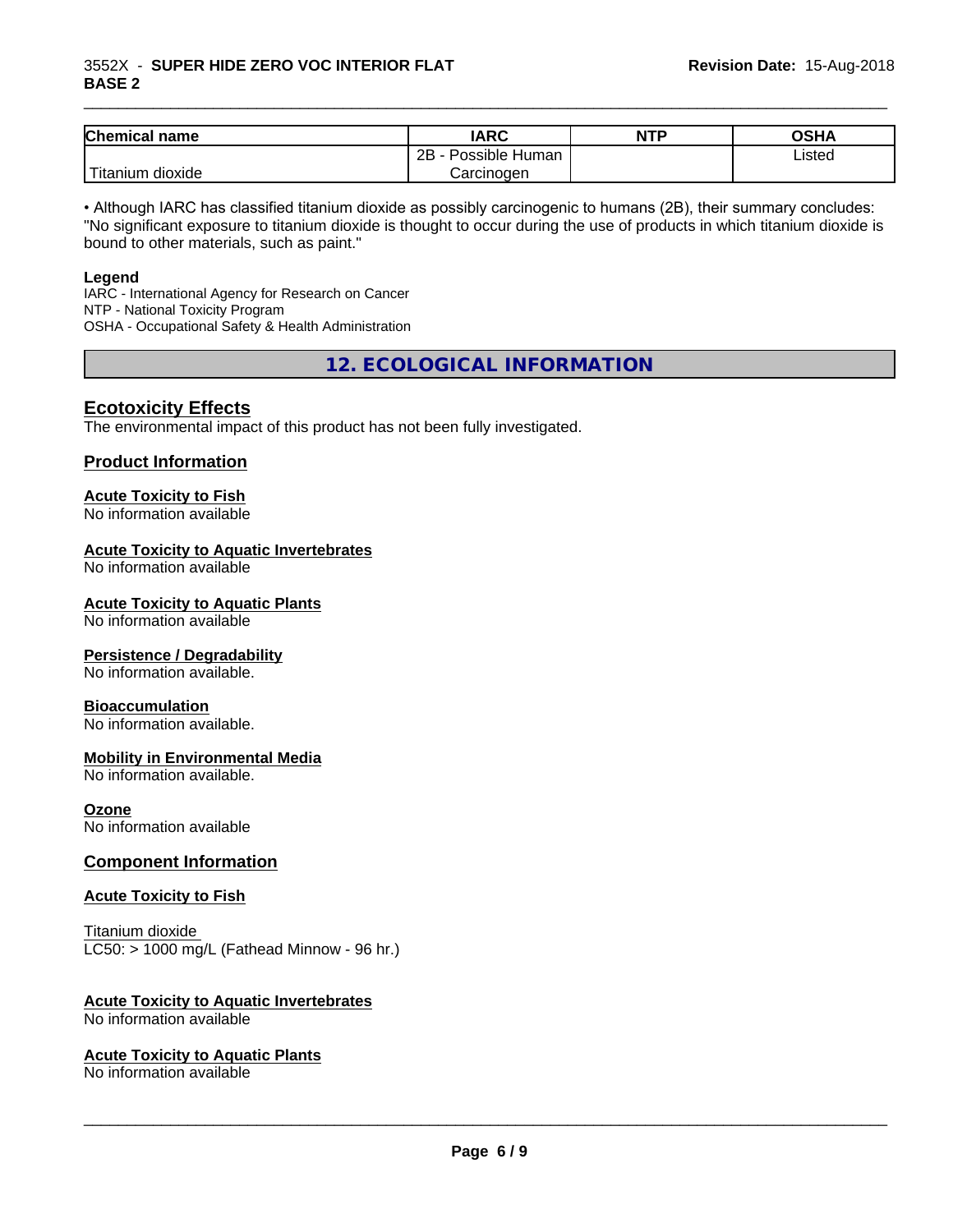|                              | 13. DISPOSAL CONSIDERATIONS                                                                                                                                                                                               |
|------------------------------|---------------------------------------------------------------------------------------------------------------------------------------------------------------------------------------------------------------------------|
| <b>Waste Disposal Method</b> | Dispose of in accordance with federal, state, and local regulations. Local<br>requirements may vary, consult your sanitation department or state-designated<br>environmental protection agency for more disposal options. |
|                              | 14. TRANSPORT INFORMATION                                                                                                                                                                                                 |
| <b>DOT</b>                   | Not regulated                                                                                                                                                                                                             |
| <b>ICAO / IATA</b>           | Not regulated                                                                                                                                                                                                             |
| <b>IMDG / IMO</b>            | Not regulated                                                                                                                                                                                                             |
|                              | <b>15. REGULATORY INFORMATION</b>                                                                                                                                                                                         |
|                              |                                                                                                                                                                                                                           |

\_\_\_\_\_\_\_\_\_\_\_\_\_\_\_\_\_\_\_\_\_\_\_\_\_\_\_\_\_\_\_\_\_\_\_\_\_\_\_\_\_\_\_\_\_\_\_\_\_\_\_\_\_\_\_\_\_\_\_\_\_\_\_\_\_\_\_\_\_\_\_\_\_\_\_\_\_\_\_\_\_\_\_\_\_\_\_\_\_\_\_\_\_

## **International Inventories**

| <b>TSCA: United States</b> | Yes - All components are listed or exempt. |
|----------------------------|--------------------------------------------|
| <b>DSL: Canada</b>         | Yes - All components are listed or exempt. |

# **Federal Regulations**

| SARA 311/312 hazardous categorization |    |  |
|---------------------------------------|----|--|
| Acute health hazard                   | Nο |  |
| Chronic Health Hazard                 | No |  |
| Fire hazard                           | Nο |  |
| Sudden release of pressure hazard     | Nο |  |
| Reactive Hazard                       | No |  |

#### **SARA 313**

Section 313 of Title III of the Superfund Amendments and Reauthorization Act of 1986 (SARA). This product contains a chemical or chemicals which are subject to the reporting requirements of the Act and Title 40 of the Code of Federal Regulations, Part 372:

*None*

### **Clean Air Act,Section 112 Hazardous Air Pollutants (HAPs) (see 40 CFR 61)**

This product contains the following HAPs:

*None*

# **US State Regulations**

## **California Proposition 65**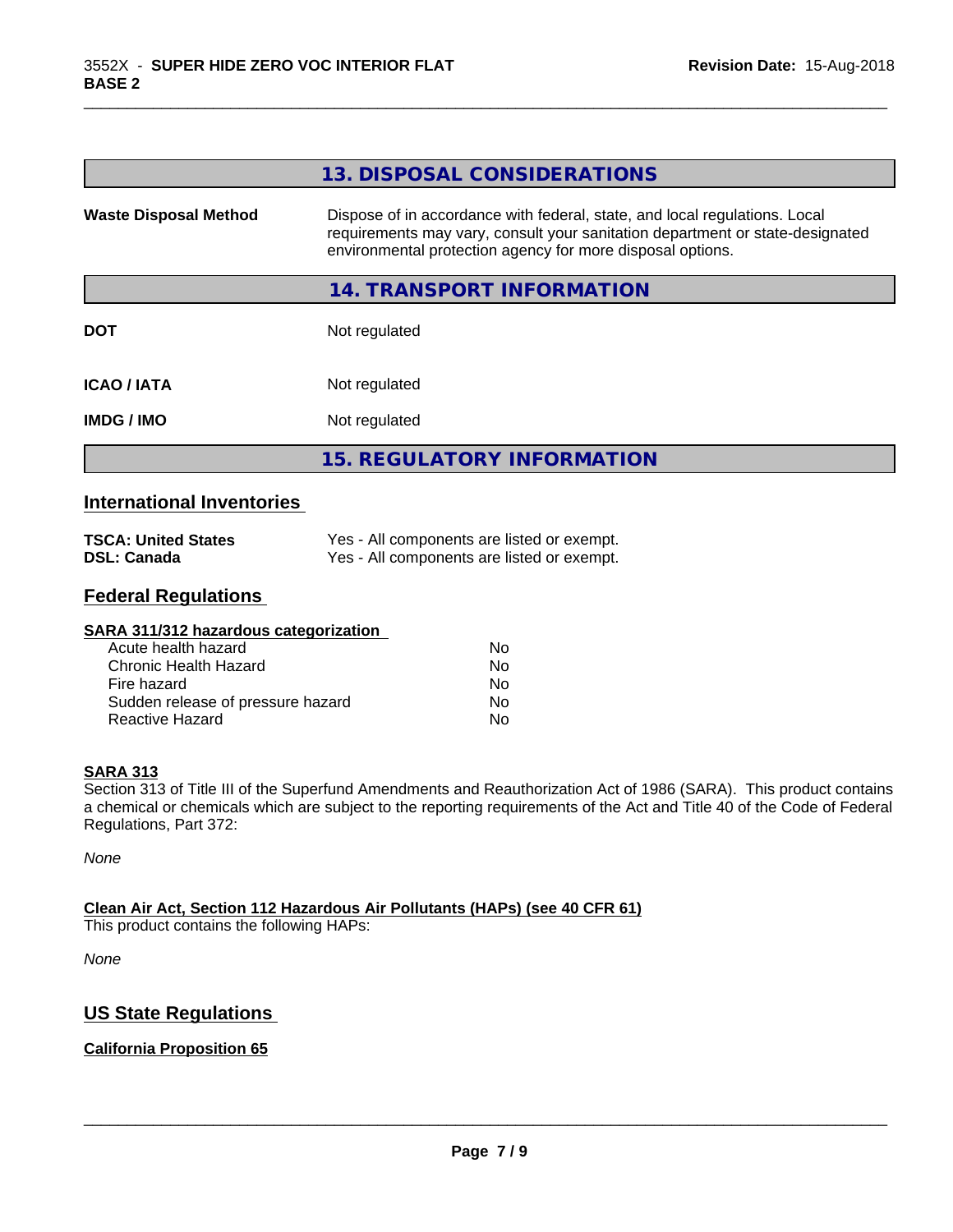# **A** WARNING: Cancer and Reproductive Harm– www.P65warnings.ca.gov

#### **State Right-to-Know**

| <b>Chemical name</b> | <b>Massachusetts</b> | <b>New Jersey</b> | Pennsylvania |
|----------------------|----------------------|-------------------|--------------|
| Titanium dioxide     |                      |                   |              |
| Diatomaceous earth   |                      |                   |              |
| Limestone            |                      |                   |              |

#### **Legend**

X - Listed

# **16. OTHER INFORMATION**

**HMIS** - **Health:** 1 **Flammability:** 0 **Reactivity:** 0 **PPE:** -

#### **HMIS Legend**

- 0 Minimal Hazard
- 1 Slight Hazard
- 2 Moderate Hazard
- 3 Serious Hazard
- 4 Severe Hazard
- **Chronic Hazard**
- X Consult your supervisor or S.O.P. for "Special" handling instructions.

*Note: The PPE rating has intentionally been left blank. Choose appropriate PPE that will protect employees from the hazards the material will present under the actual normal conditions of use.*

*Caution: HMISÒ ratings are based on a 0-4 rating scale, with 0 representing minimal hazards or risks, and 4 representing significant hazards or risks. Although HMISÒ ratings are not required on MSDSs under 29 CFR 1910.1200, the preparer, has chosen to provide them. HMISÒ ratings are to be used only in conjunction with a fully implemented HMISÒ program by workers who have received appropriate HMISÒ training. HMISÒ is a registered trade and service mark of the NPCA. HMISÒ materials may be purchased exclusively from J. J. Keller (800) 327-6868.*

 **WARNING!** If you scrape, sand, or remove old paint, you may release lead dust. LEAD IS TOXIC. EXPOSURE TO LEAD DUST CAN CAUSE SERIOUS ILLNESS, SUCH AS BRAIN DAMAGE, ESPECIALLY IN CHILDREN. PREGNANT WOMEN SHOULD ALSO AVOID EXPOSURE.Wear a NIOSH approved respirator to control lead exposure. Clean up carefully with a HEPA vacuum and a wet mop. Before you start, find out how to protect yourself and your family by contacting the National Lead Information Hotline at 1-800-424-LEAD or log on to www.epa.gov/lead.

| <b>Prepared By</b>      | <b>Product Stewardship Department</b><br>Benjamin Moore & Co.<br>101 Paragon Drive<br>Montvale, NJ 07645<br>800-225-5554 |
|-------------------------|--------------------------------------------------------------------------------------------------------------------------|
| <b>Revision Date:</b>   | 15-Aug-2018                                                                                                              |
| <b>Revision Summary</b> | Not available                                                                                                            |

#### Disclaimer

The information contained herein is presented in good faith and believed to be accurate as of the effective date shown